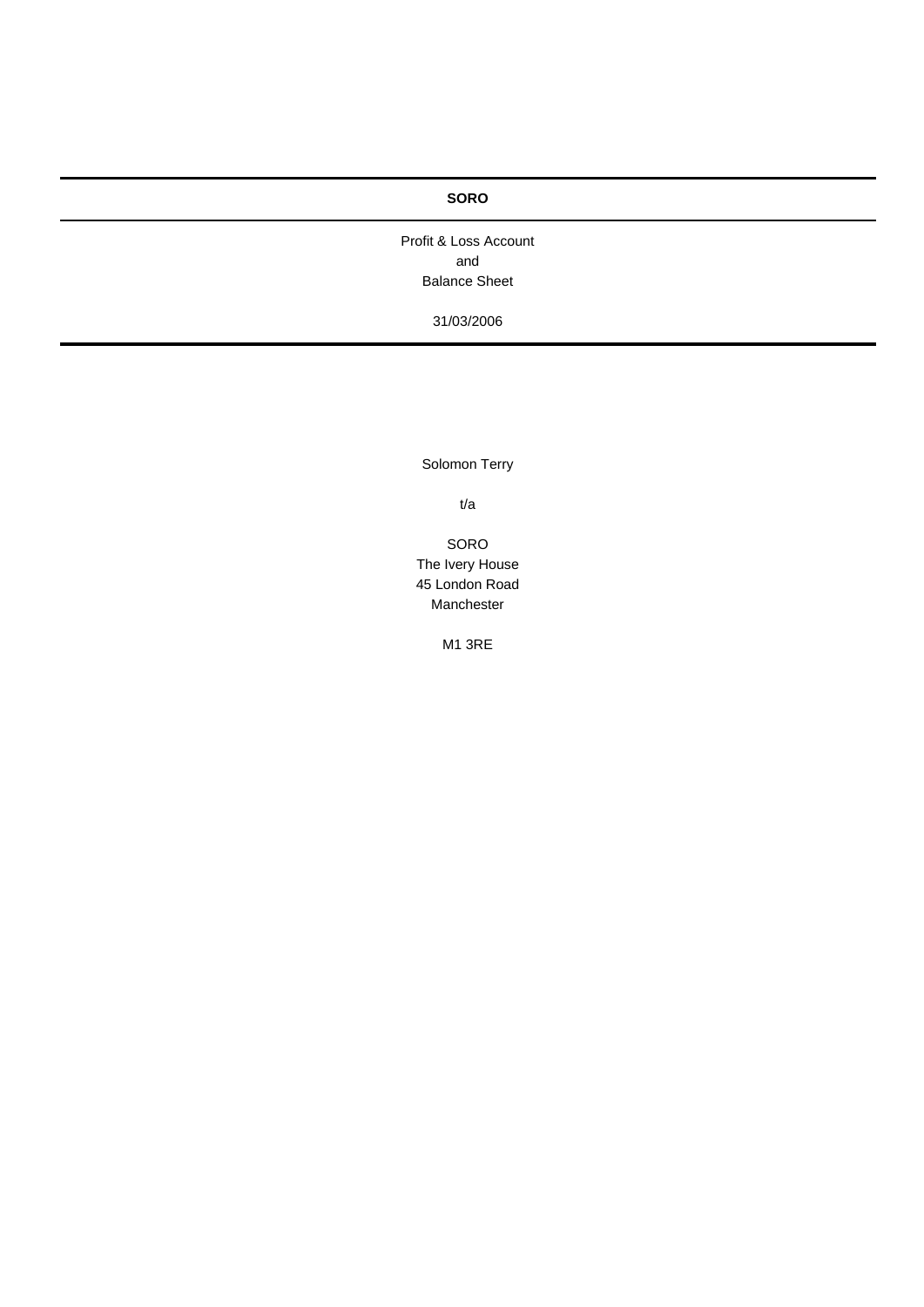I approve the attached accounts and confirm that I made available all relevant records and information for their preparation and authorise their submission to the Inland Revenue.

.....................(Solomon Terry)

Date.................

The attached accounts have been prepared without carrying out an audit, from the books, vouchers and . information produced to us by Solomon Terry t/a SORO.

The annexed Balance sheet is in accordance therewith.

Bloggs & Co 2 Stocks Close Winslow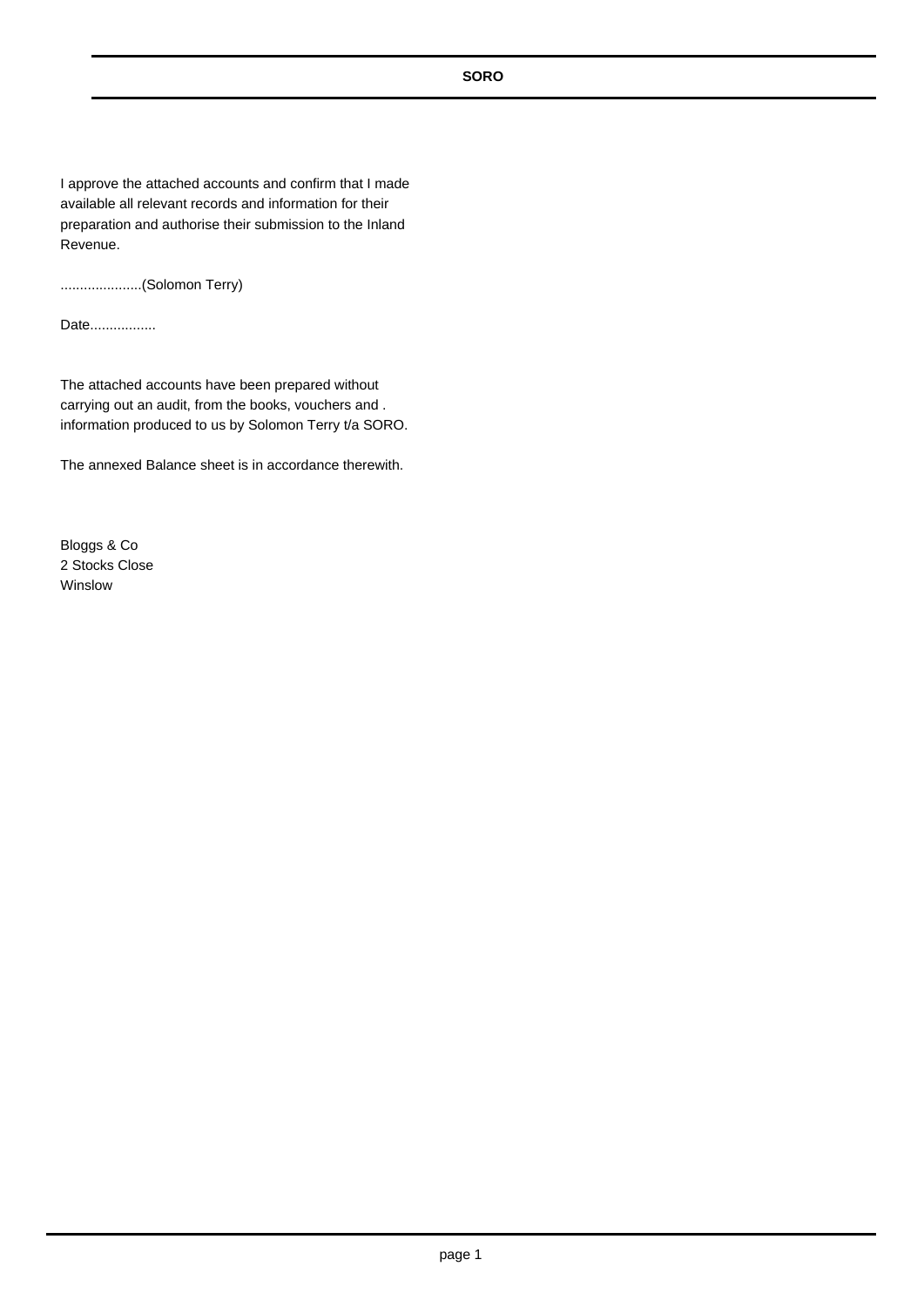# **BALANCE SHEET AT 31/03/2006**

 $\epsilon$ 

|                             | <b>Notes</b>   | 2006<br>£        | 2005<br>£ |
|-----------------------------|----------------|------------------|-----------|
| <b>Current assets:</b>      |                |                  |           |
| Trade debtors               | 6,800          |                  |           |
| Cash at bank                | 15,100         |                  |           |
| Cash in hand                | 200<br>22,100  |                  |           |
| <b>Current liabilities:</b> |                |                  |           |
| Trade creditors             | 9,100<br>9,100 |                  |           |
| Net current assets          |                | 13,000<br>13,000 |           |
| Capital:                    |                |                  |           |
| Drawings                    | 7,000          |                  |           |
|                             |                | 7,000            |           |
|                             |                | (7,000)          |           |

## Difference on accounts **20,000** -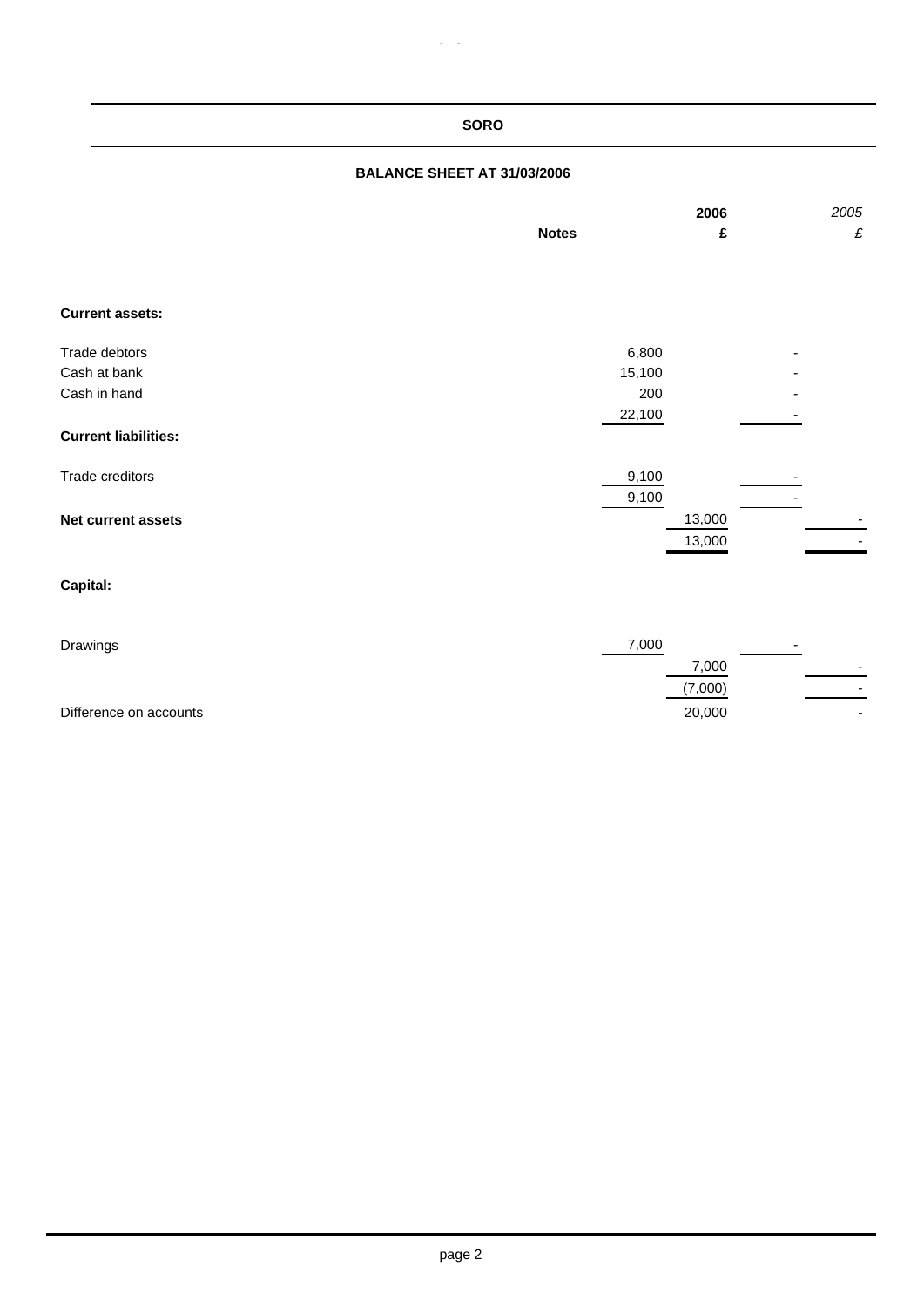|                     |                  | 2006<br>£       |   | 2005<br>£ |
|---------------------|------------------|-----------------|---|-----------|
| <b>Sales</b>        |                  | 38,500          |   | -         |
| Purchases           | 29,000<br>29,000 |                 |   |           |
| <b>Gross profit</b> |                  | 29,000<br>9,500 |   |           |
|                     |                  |                 |   |           |
| Heat & Light        | 1,500            |                 | - |           |
| Rent                | 2,400            |                 |   |           |
| Repairs & Renewals  | 5,000            |                 |   |           |
| Sundry expenses     | 600              |                 |   |           |
|                     |                  | 9,500           |   |           |

# **PROFIT AND LOSS ACCOUNT FOR THE YEAR ENDED 31/03/2006**

 $\hat{p}$  gives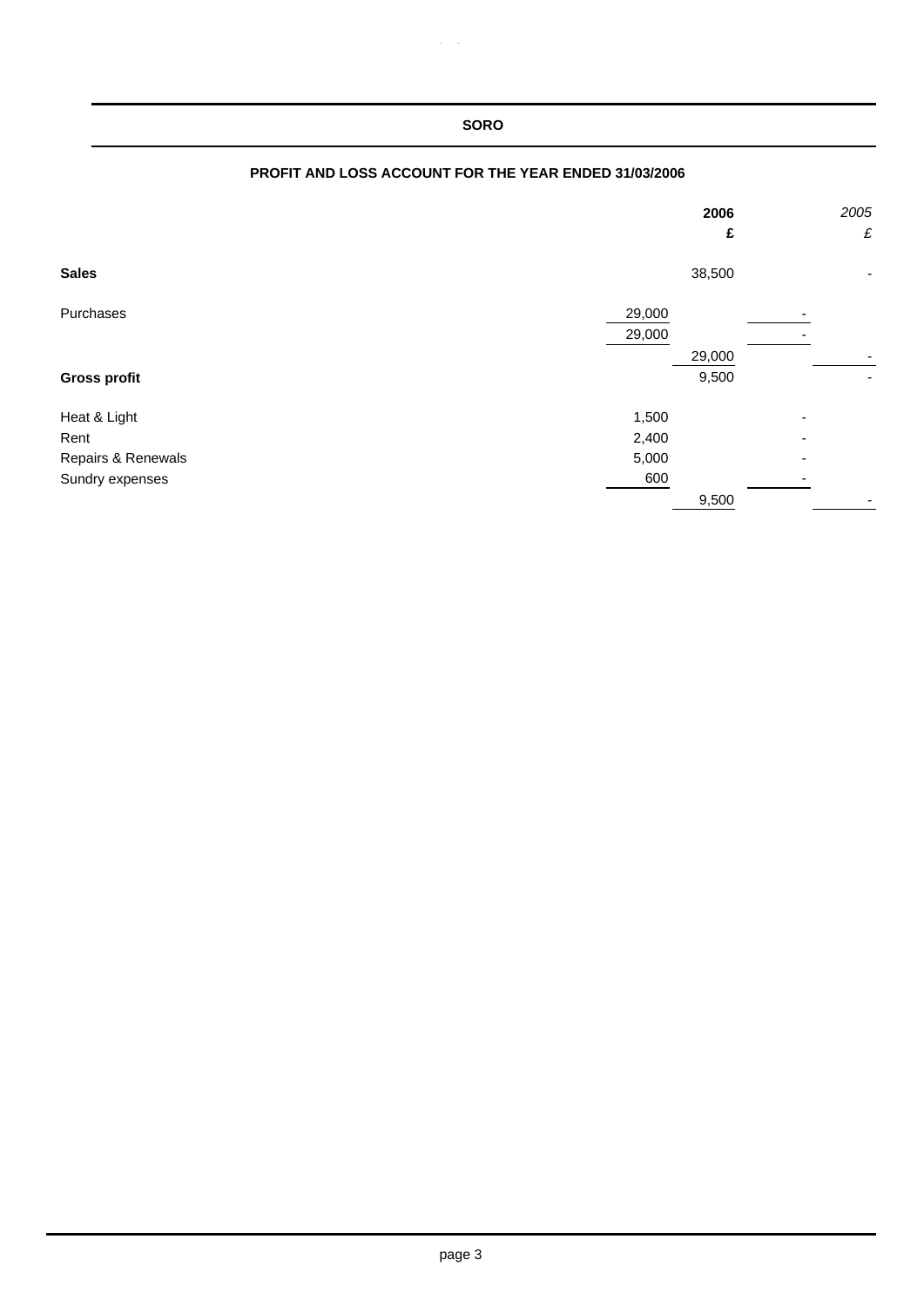**NOTES TO THE ACCOUNTS AT 31/03/2006**

 $\hat{p}$  gives